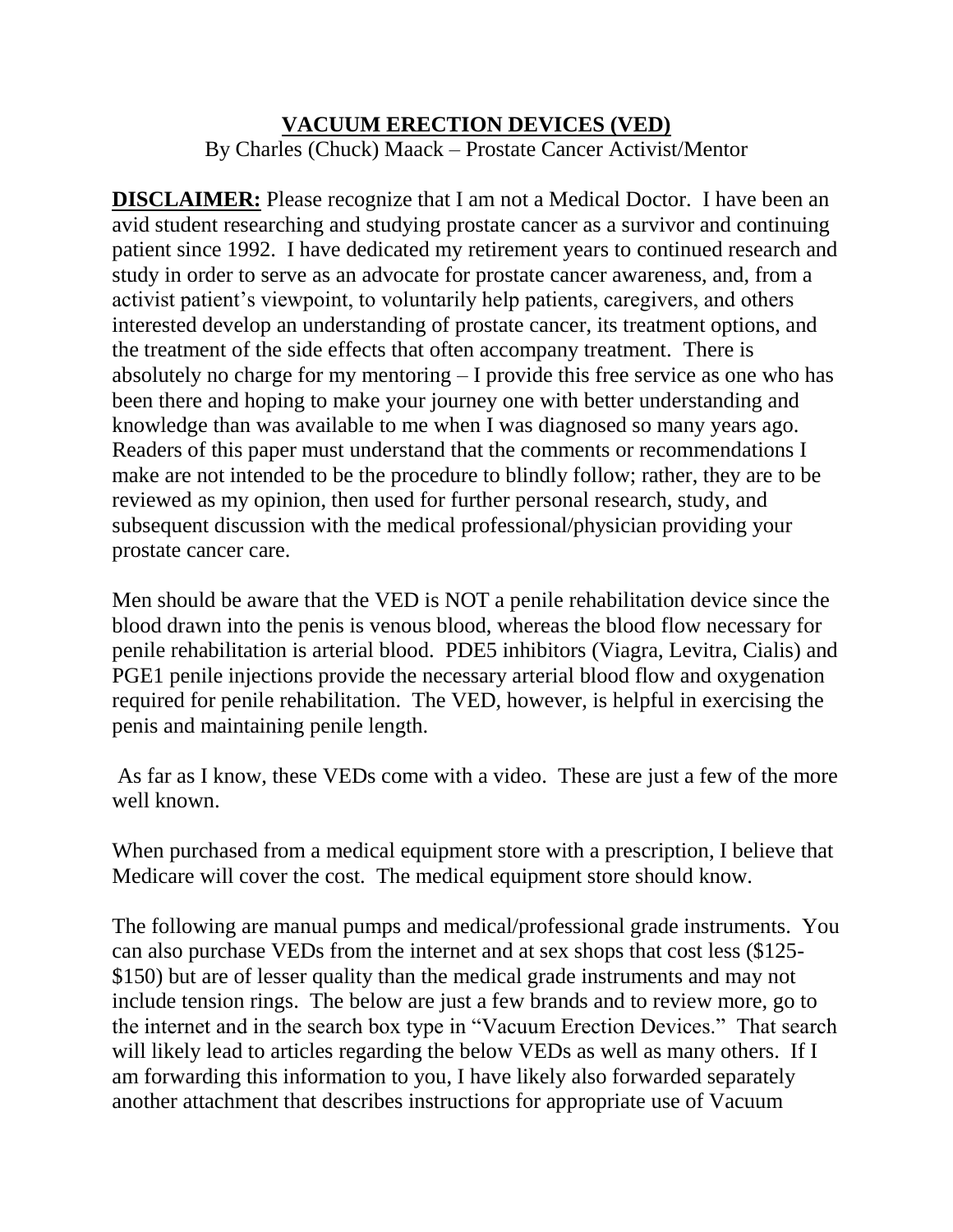Erection Devices. If you haven't received that attachment, please email me  $(maxk1@cox.net)$  to request.

AllegroMedical's Erecaid ESTEEM. Good ergonomic design; large enough for the king sized among us; re-useable tension rings only; \$475. (Internet price \$403). **<http://tinyurl.com/37b6mm>**

Augusta SOMAERECT. Has both one use- and multi-use rings; the one-use rings make removal after use less painful because the user breaks a temporary joint that would otherwise retain the clamping mechanism around the penis; the design is not as ergonomically appealing - the pump handle is more flimsy looking. Not rated as highly as the ESTEEM. \$475. (Internet price \$495 - \$548 for different models). [http://www.augustams.com/touch.cfm.](http://www.augustams.com/touch.cfm)

Bonro VACURECT. This is the most compact and the best of the three designs. Instead of a lever protruding from the side of the plastic housing that is used as a pump, with this VED one creates a vacuum by moving a sleeve up and down the cylinder in which one's penis is placed. This is a more elegant design. Occasionally, one would have to add a little lubricant to a couple of easily accessible holes to assure that this sleeve continues to move freely around the cylinder. Another key difference is the ring mechanism. With the other designs, the rings are snapped into place around the base of the penis adjacent to our fat pad. For some men, this snapping action is shocking. With the VACURECT, the flaccid penis is inserted into the ring which doubles as the seal at the base of the VED. Ten rings of different sizes are provided. All one does after sufficient erection is achieved is to pry off this seal/ring from the bottom of the VED. There is no 'snapping' action to withstand. For the several reasons indicated, this is the preferred VED. \$460. (Internet price \$160).

<http://www.fitzz.com/Vacurect-OTC-Penis-Pump-P952C90.aspx>

## **Osbon VED info (also recognize that in recovery, the VED is used to keep the penis oxegenated and the connectile tissue elastic):**

**<http://www.timmmedical.com/patients/>**

**Another source is Encore Deluxe VED around \$121.00 <http://tinyurl.com/q7e7st>**

**You can also find other brands on the internet by entering Vacuum Erection Device in the search box.**